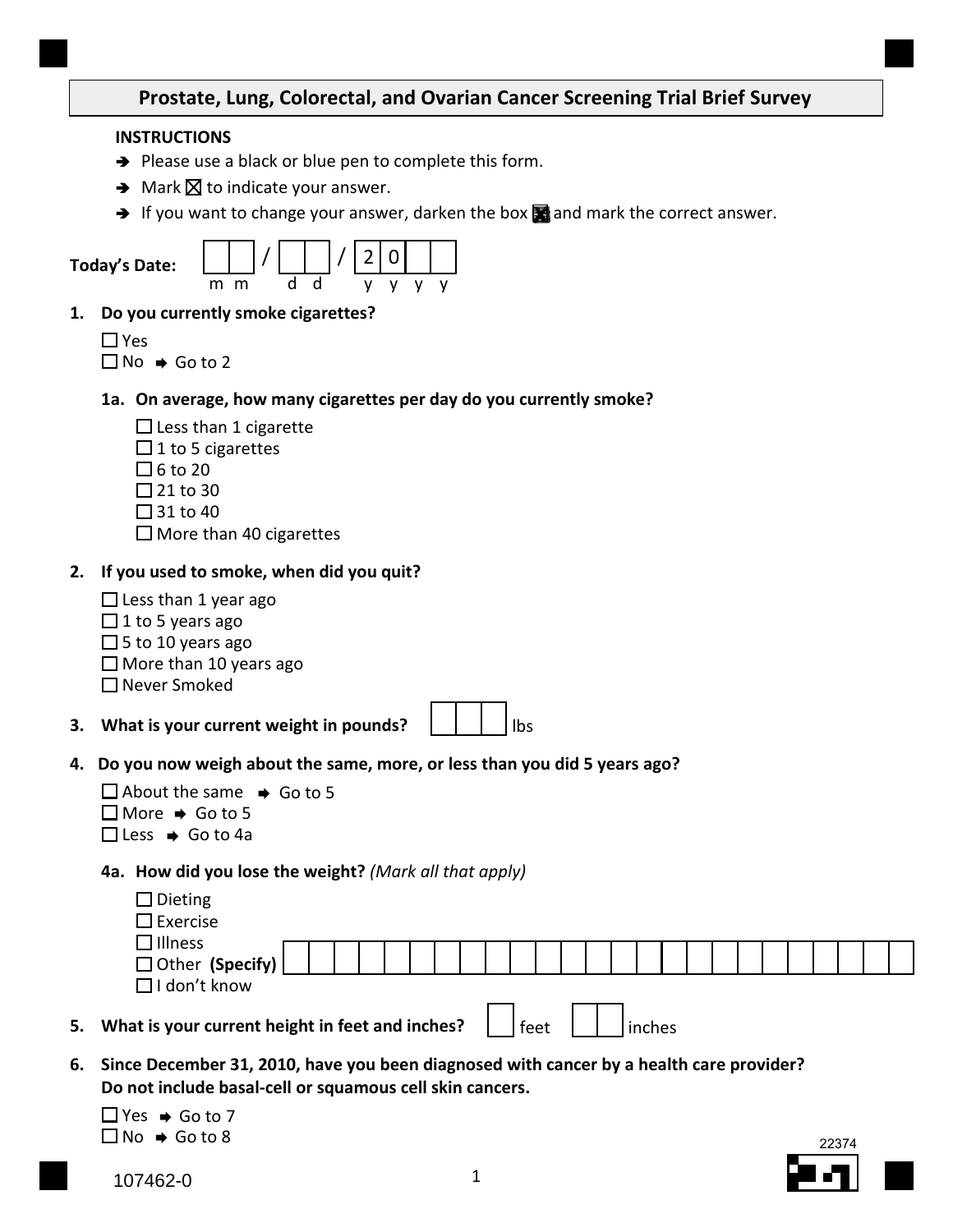**7. What type of cancer was diagnosed? (Please record all cancers diagnosed during this period except basal-cell or squamous cell skin cancers, date of diagnosis, and the name of the hospital/clinic where diagnosed.)** 

|    | Type/site of cancer<br>(breast, lung, etc.) | <b>Date of Diagnosis</b><br>mm/dd/yy | Name of Hospital/Clinic where<br>diagnosed |
|----|---------------------------------------------|--------------------------------------|--------------------------------------------|
| а. |                                             |                                      |                                            |
| b. |                                             |                                      |                                            |
| c. |                                             |                                      |                                            |
| d. |                                             |                                      |                                            |

## **8. What is your typical walking pace?**

- Unable to walk
- Slow (less than 2 miles per hour)
- Average (2 to 2.9 miles per hour)
- Brisk (3 to 3.9 miles per hour)
- Very brisk, striding (4 miles per hour or faster)
- **around the house including preparing meals, cleaning, doing some repairs, laundry, washing 9. Over the past 12 months, on average, how many HOURS PER WEEK did you spend doing light work dishes, light yard work, etc.?** 
	- $\Box$  None or less than 1 hour per week
	- $\Box$  1 hour per week
	- $\Box$  2 to 3 hours per week
	- $\Box$  4 to 5 hours per week
	- $\Box$  6 to 7 hours per week
	- $\Box$  More than 7 hours per week
- **moderate–vigorous physical activity where you worked up a sweat or increased your 10. Over the past 12 months, on average, how many DAYS PER WEEK did you spend in any breathing and heart rate?** 
	- Less than 1 day per week None → Go to 11  $\Box$  1 day per week  $\Box$  2 to 3 days per week  $\Box$  4 to 5 days per week  $\Box$  6 to 7 days per week
	- **10a. On average, how long was each session of moderate–vigorous activity?** 
		- Less than 15 minutes
		- $\Box$  16 to 19 minutes
		- $\Box$  20 to 29 minutes
		- □ 30 to 39 minutes
		- More than or equal to 40 minutes  $\sqrt{\frac{22374}{200}}$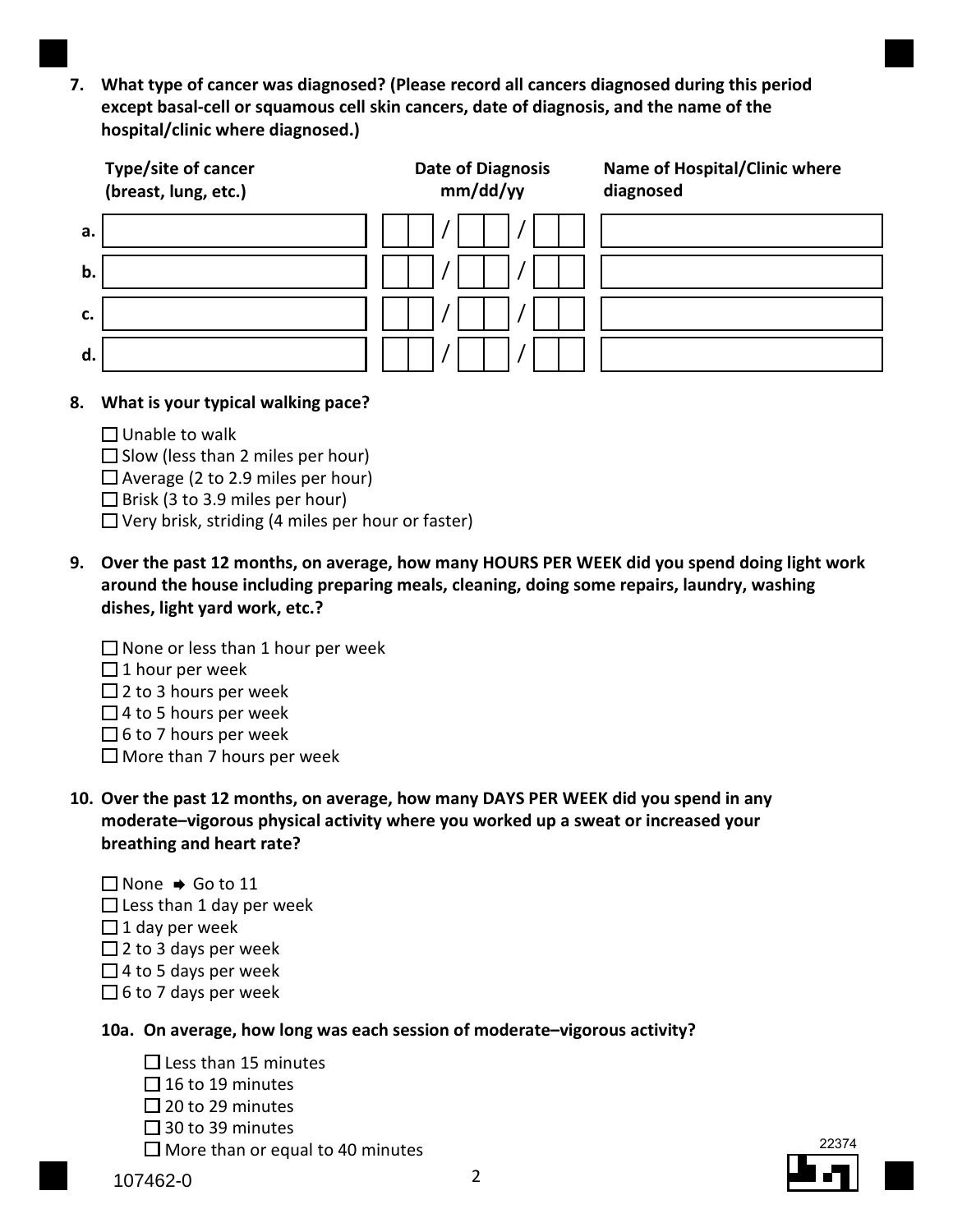| <b>ACTIVITY</b>                                                                                                                                                                                                    | <b>AVERAGE NUMBER OF HOURS PER DAY</b> |                                |                   |                     |                 |       |                             |                                 |  |  |  |  |  |  |
|--------------------------------------------------------------------------------------------------------------------------------------------------------------------------------------------------------------------|----------------------------------------|--------------------------------|-------------------|---------------------|-----------------|-------|-----------------------------|---------------------------------|--|--|--|--|--|--|
| 11. In a typical 24-hour period<br>during the past 12 months,<br>what is the average number of<br>HOURS PER DAY you engaged in<br>the following activities? (Mark<br>only one response per activity<br>row) Was it | <b>None</b>                            | <b>Less</b><br>than<br>3 hours | $3$ to 4<br>hours | $5$ to $6$<br>hours | 7 to 8<br>hours | hours | 9 to 10   11 to 12<br>hours | <b>More</b><br>than<br>12 hours |  |  |  |  |  |  |
| a) Sleeping at night?                                                                                                                                                                                              |                                        |                                |                   |                     |                 |       |                             |                                 |  |  |  |  |  |  |
| b) Napping during the day?                                                                                                                                                                                         |                                        |                                |                   |                     |                 |       |                             |                                 |  |  |  |  |  |  |
| c) Sitting while watching TV shows,<br>videos, movies, etc.?                                                                                                                                                       | $\Box$                                 | П                              | Г                 |                     | П               | Г     |                             |                                 |  |  |  |  |  |  |
| d) Sitting or driving in a car, bus, or<br>train?                                                                                                                                                                  |                                        |                                |                   |                     |                 |       |                             |                                 |  |  |  |  |  |  |
| e) All other sitting (reading,<br>socializing, using computer,<br>hobbies, etc.)?                                                                                                                                  |                                        |                                |                   |                     | $\Box$          |       |                             |                                 |  |  |  |  |  |  |

- **12. During the past 12 months, how much trouble, if any, did you have with your regular daily activities as a result of your physical health? Was it…** 
	- □ None
	- $\square$  Slight amount
	- □ Moderate amount
	- Quite a bit
	- An enormous amount
- **13. Currently, how would you describe your overall health? Is it…** 
	- $\square$  Excellent
	- Very good
	- Good
	- $\Box$  Fair
	- □ Poor

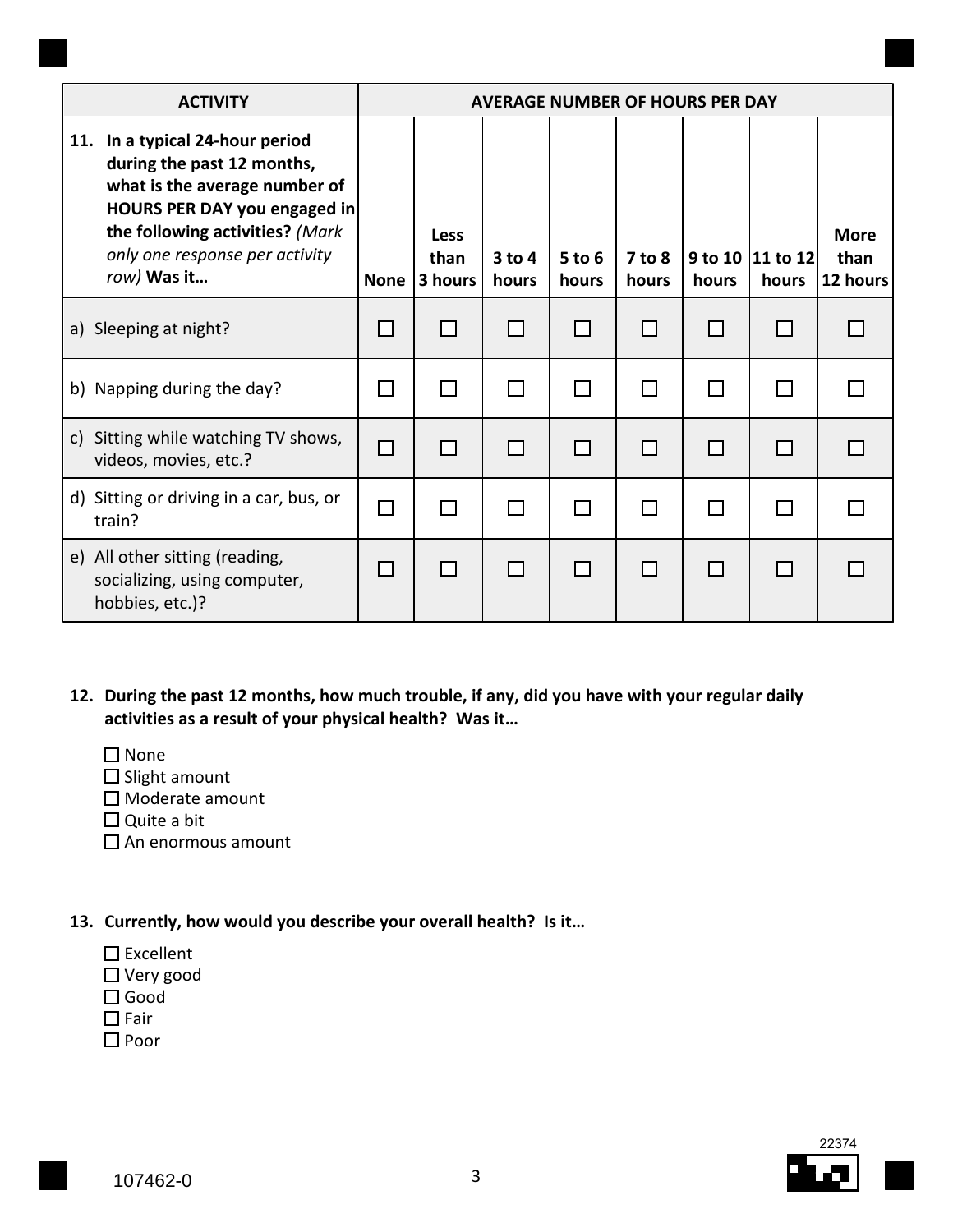**14. Have you been diagnosed with any of the following conditions? Mark No or Yes. If yes, please indicate the year you were first diagnosed.** 

|                                                              | $\underline{\mathsf{No}}$<br>▼ | <b>Yes</b> | <b>Before</b><br>2007<br>▼ | $2007 -$<br>2012<br>▼ | $2013 -$<br>present<br>▼ |
|--------------------------------------------------------------|--------------------------------|------------|----------------------------|-----------------------|--------------------------|
| a) High blood pressure                                       |                                |            |                            | l I                   | H                        |
| b) Diabetes                                                  | $\mathcal{L}$                  |            | $\mathbf{L}$               | П                     | ΙI                       |
| c) High cholesterol                                          | $\mathcal{L}$                  |            |                            | l I                   |                          |
| d) Heart attack, angina, or coronary artery disease          |                                |            |                            | - 1                   | ΙI                       |
| e) Stroke                                                    | П                              |            |                            | $\Box$                | $\mathsf{L}$             |
| f) Mini-stroke or TIA (Transient Ischemic Attack)            | l 1                            |            | $\mathbf{L}$               | $\Box$                | $\Box$                   |
| g) Pulmonary embolus or embolism (blood clot in lungs)       | П                              |            | $\mathbf{L}$               | П                     | ΙI                       |
| h) COPD (including e.g. emphysema, chronic bronchitis)       | ΙI                             |            | $\mathbf{L}$               | ΙI                    | □                        |
| i) Arthritis                                                 | $\mathsf{L}$                   |            | $\mathbf{L}$               | $\Box$                | ΙI                       |
| j) Hip fracture                                              | $\mathcal{L}$                  |            | $\mathbf{L}$               | - 1                   | ΙI                       |
| k) Asthma                                                    |                                |            | $\mathbf{I}$               | H                     |                          |
| I) Kidney stones                                             |                                |            |                            | H                     | H                        |
| m) Gallstones                                                |                                |            |                            | H                     | $\mathsf{L}$             |
| n) Colon or rectal polyps                                    |                                |            |                            |                       |                          |
| o) Osteoporosis (not including osteopenia)                   |                                |            |                            |                       |                          |
| p) Parkinson's disease                                       | $\mathbf{I}$                   |            |                            | П                     | ΙI                       |
| q) Multiple sclerosis                                        |                                |            |                            | ΙI                    |                          |
| r) ALS (Amyotrophic lateral sclerosis, Lou Gehrig's Disease) | □                              |            |                            | ΙI                    | ⊔                        |
| s) Depression                                                | $\Box$                         |            | $\mathbf{L}$               | $\Box$                | $\mathsf{L}$             |

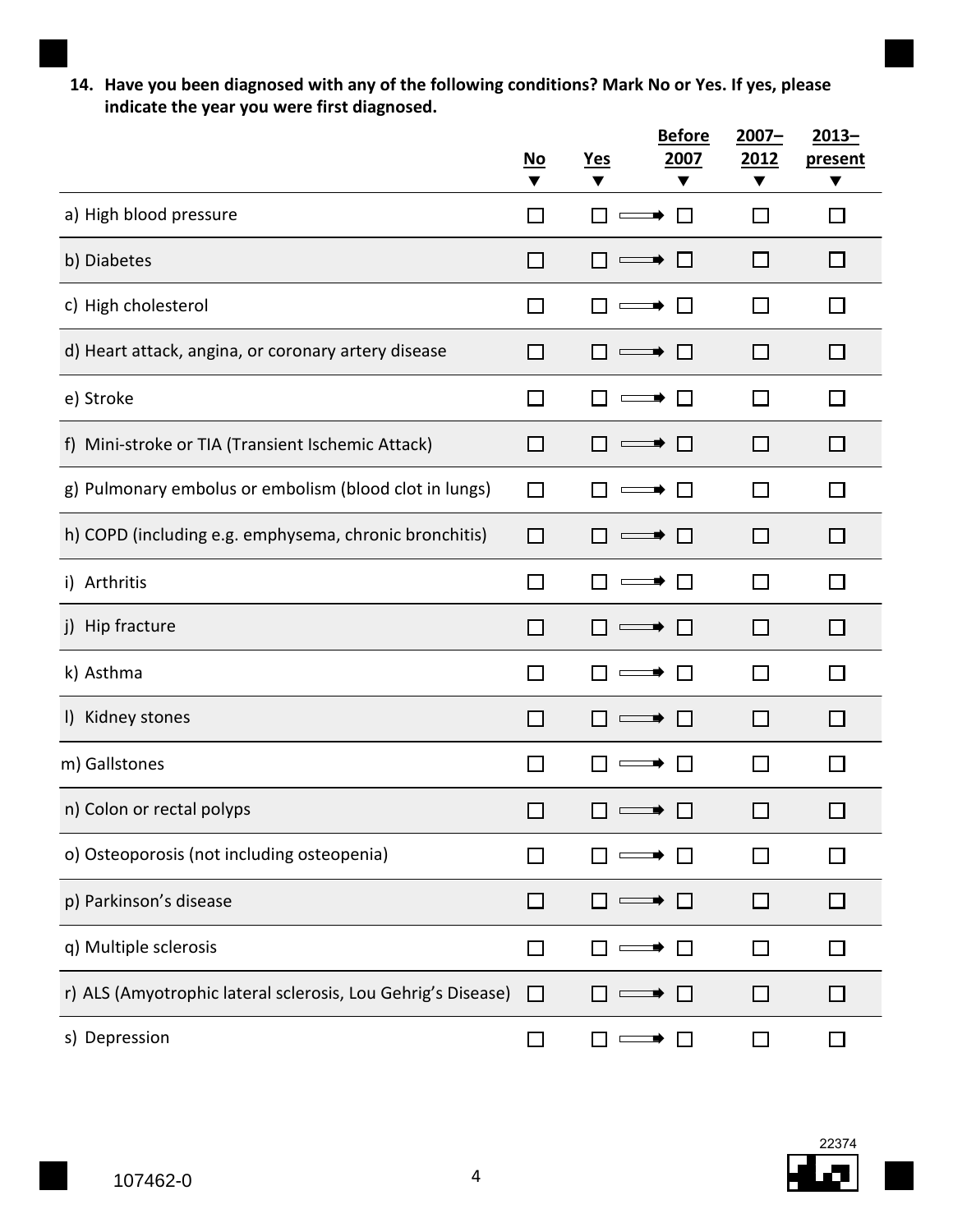- **15. When did you have your last lung cancer screening with Low Dose Computed Tomography Scan (Low Dose CT Scan or LDCT)? Was it…** 
	- □ Never
	- Less than 1 year ago
	- $\Box$  1 year ago
	- $\Box$  2 to 3 years ago
	- $\Box$  4 or more years ago
	- Had one, but don't know when
- **16. When were you last screened for colon/colorectal cancer through a sigmoidoscopy, colonoscopy, or stool test kit known as a fecal occult blood test (FOBT)? Was it...** 
	- $\Box$  Never
	- Less than 1 year ago
	- $\Box$  1 year ago
	- $\Box$  2 to 3 years ago
	- $\Box$  4 or more years ago
	- Had one, but don't know when

# **MEN ONLY**

 **17. When did you last have a PSA test to screen for prostate cancer?** *(Please mark only one.)* **Was it…** 

- $\Box$  Never had one
- Less than 1 year ago
- $\Box$  1 to 2 years ago
- $\Box$  3 to 4 years ago
- $\Box$  More than 5 years ago
- Had one, but not sure when
- $\Box$  Not sure if had one

**Go to 22**